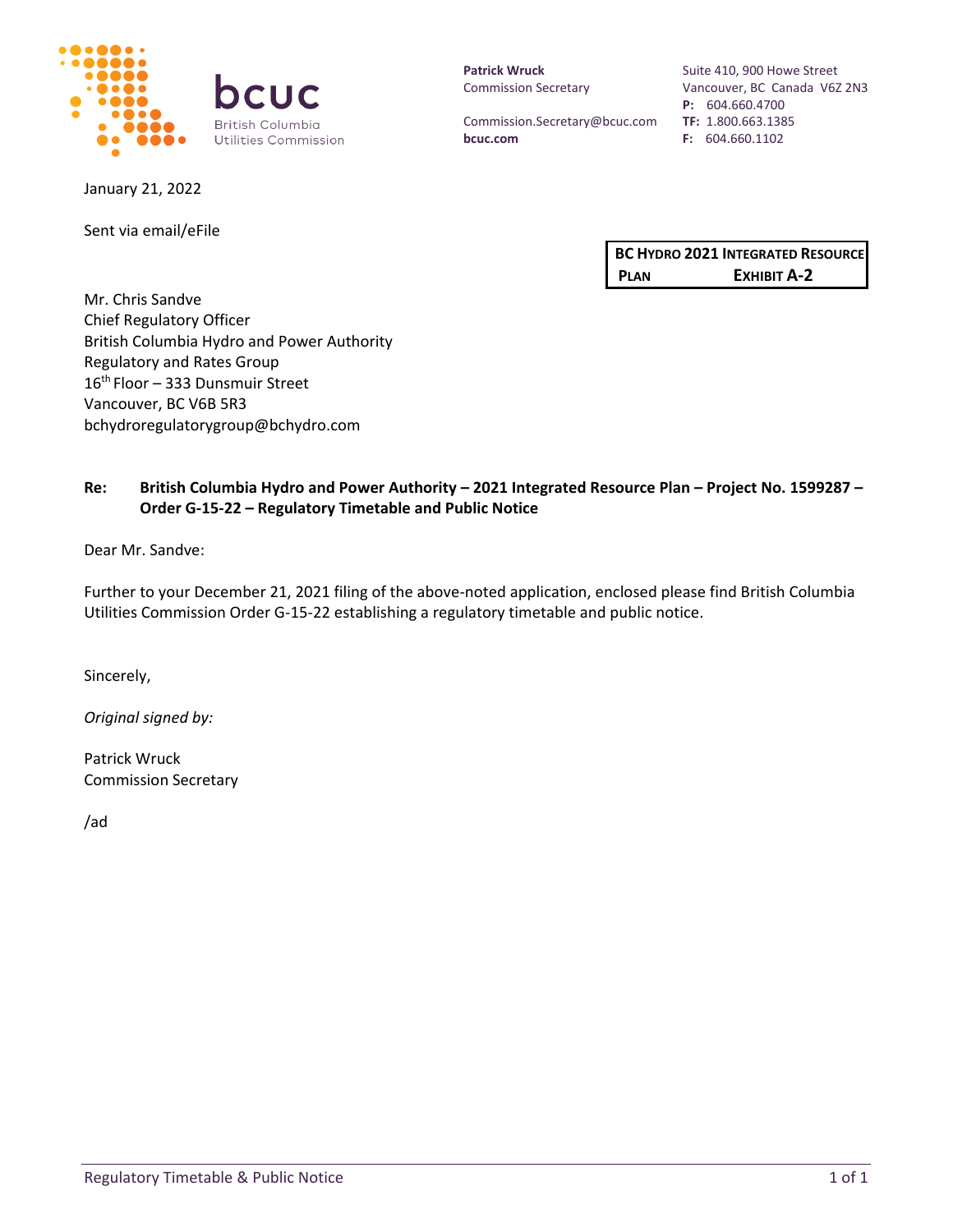

Suite 410, 900 Howe Street Vancouver, BC Canada V6Z 2N3 **bcuc.com**

**P:** 604.660.4700 **TF:** 1.800.663.1385 **F:** 604.660.1102

#### **ORDER NUMBER G-15-22**

### IN THE MATTER OF the *Utilities Commission Act*, RSBC 1996, Chapter 473

and

British Columbia Hydro and Power Authority 2021 Integrated Resource Plan

#### **BEFORE:**

D. M. Morton, Panel Chair C. M. Brewer, Commissioner T. A. Loski, Commissioner R. I. Mason, Commissioner

on January 21, 2022

#### **ORDER**

#### **WHEREAS:**

- A. On December 21, 2021, British Columbia Hydro and Power Authority (BC Hydro) filed its 2021 Integrated Resource Plan (IRP) Application (Application), pursuant to section 44.1 of the *Utilities Commission Act* (UCA) and in accordance with Order G-28-21 dated January 27, 2021;
- B. In the Application, BC Hydro seeks the following approvals:
	- i. Acceptance of the 2021 IRP Application pursuant to section 44.1(6) of the UCA; and
	- ii. Approval of the Contingency Resource Plans and high load scenarios of BC Hydro's 2021 IRP for inclusion in a Network Integration Transmission Service update under BC Hydro's Open Access Transmission Tariff, which will reserve the transmission capacity if it is needed for BC Hydro to implement the Contingency Resource Plans and serve the high load scenarios;
- C. BC Hydro requests the following information be held confidential:
	- i. Certain information in Chapter 6 regarding the market price forecast of the day ahead Mid-Columbia market which is proprietary, and BC Hydro is unable to disclose to third-parties; and
	- ii. The entirety of Appendix Q which is the Walden North Engineering Study and contains commercially sensitive information; and
- D. The BCUC determines that the establishment of a public hearing process and regulatory timetable for the review of the Application is warranted.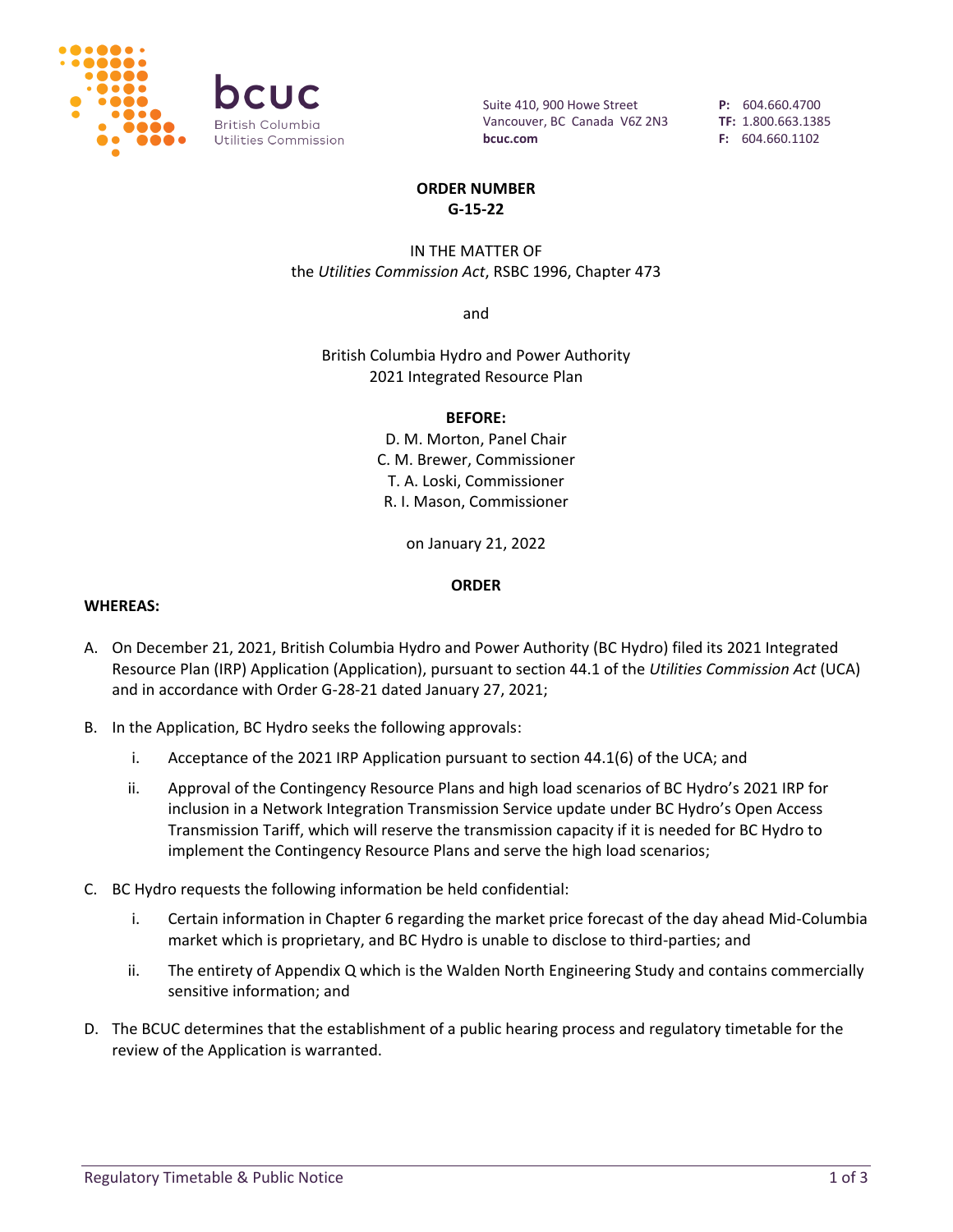#### **NOW THEREFORE** the BCUC orders as follows:

- 1. A Regulatory Timetable for the review of the Application is established as set out in Appendix A to this order.
- 2. BC Hydro must provide a copy of this order within five business days of its issuance, electronically where possible, to the following:
	- a. All members of the 2021 IRP Technical Advisory Committee;
	- b. All Indigenous Nations and Tribal Councils in BC and the BC First Nations Energy and Mining Council;
	- c. To the extent BC Hydro is able to, all stakeholders who actively participated in BC Hydro's Public and Customer consultation stream as described in Section 4.2.2.1 of the Application;
	- d. Where not covered by the above, interveners in the following proceedings:
		- i. BC Hydro Fiscal (F) 2020 F2021 Revenue Requirements
		- ii. BC Hydro F2022 Revenue Requirements
		- iii. BC Hydro F2023 F2025 Revenue Requirements
		- iv. BC Hydro Certificates of Public Convenience and Necessity (CPCN) for the Bridge River Projects
		- v. BC Hydro CPCN for the Mainwaring Substation Upgrade Project
		- vi. All BC Hydro applications respecting Electricity Purchase Agreements filed since 2018
		- e. Union of BC Municipalities and BC Municipal Electrical Utilities.
- 3. BC Hydro must publish in print/display-ad format the Public Notice in Appendix B, on or before Thursday, February 3, 2021, in appropriate news publications to provide adequate notice to the public.
- 4. BC Hydro must post the Public Notice in Appendix B on its Twitter, LinkedIn, and Facebook social media platforms, on or before Thursday, January 27, 2022. It must also publish fortnightly reminder notices on each of these platforms until the conclusion of the intervener registration period on Tuesday, March 22, 2022.
- 5. BC Hydro must provide confirmation to the BCUC when the public notice has been posted, including a list of the publications (paper and digital) in which the notice was posted.
- 6. BC Hydro must make the Application and this order available on its website at [http://www.bchydro.com](http://www.bchydro.com/) by Thursday, January 27, 2022.
- 7. Parties who wish to actively participate in the proceeding are to register with the BCUC by completing a [Request to Intervene Form,](https://www.bcuc.com/forms/request-to-intervene.aspx) available on the BCUC's website under Get Involved, by the date established in the Regulatory Timetable and in accordance with the BCUC's Rules of Practice and Procedure attached to Order G-15-19. Parties who wish to stay informed about the proceeding may register as an interested party by completing an [Interested Party Form](https://www.bcuc.com/forms/InterestedParty), available on the BCUC's website under Get Involved.
- 8. The BCUC will hold confidential the proprietary information contained in Chapter 6 of the Application, and Appendix Q of the Application.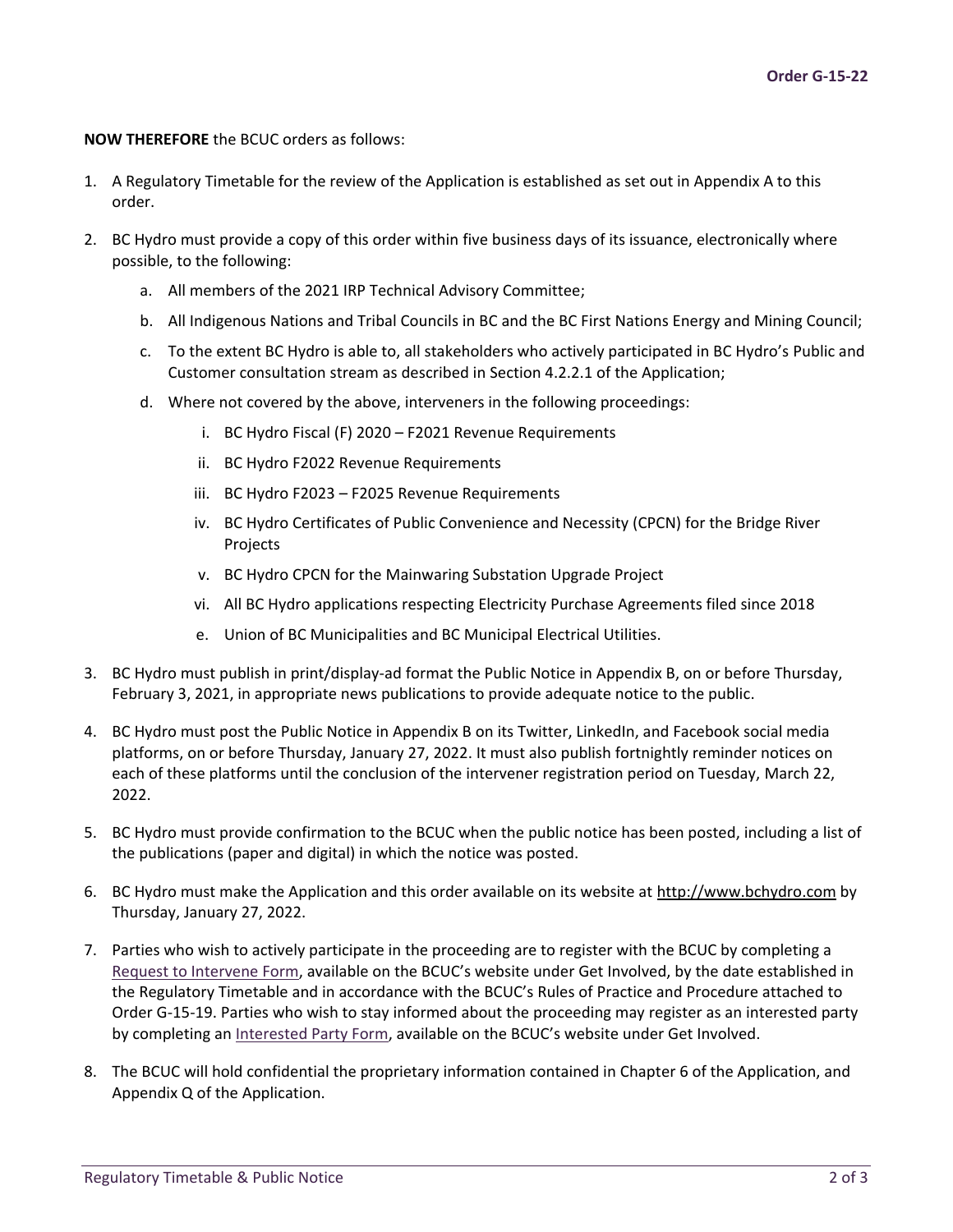**DATED** at the City of Vancouver, in the Province of British Columbia, this 21st day of January 21, 2022.

BY ORDER

*Original signed by:*

D. M. Morton Commissioner

Attachment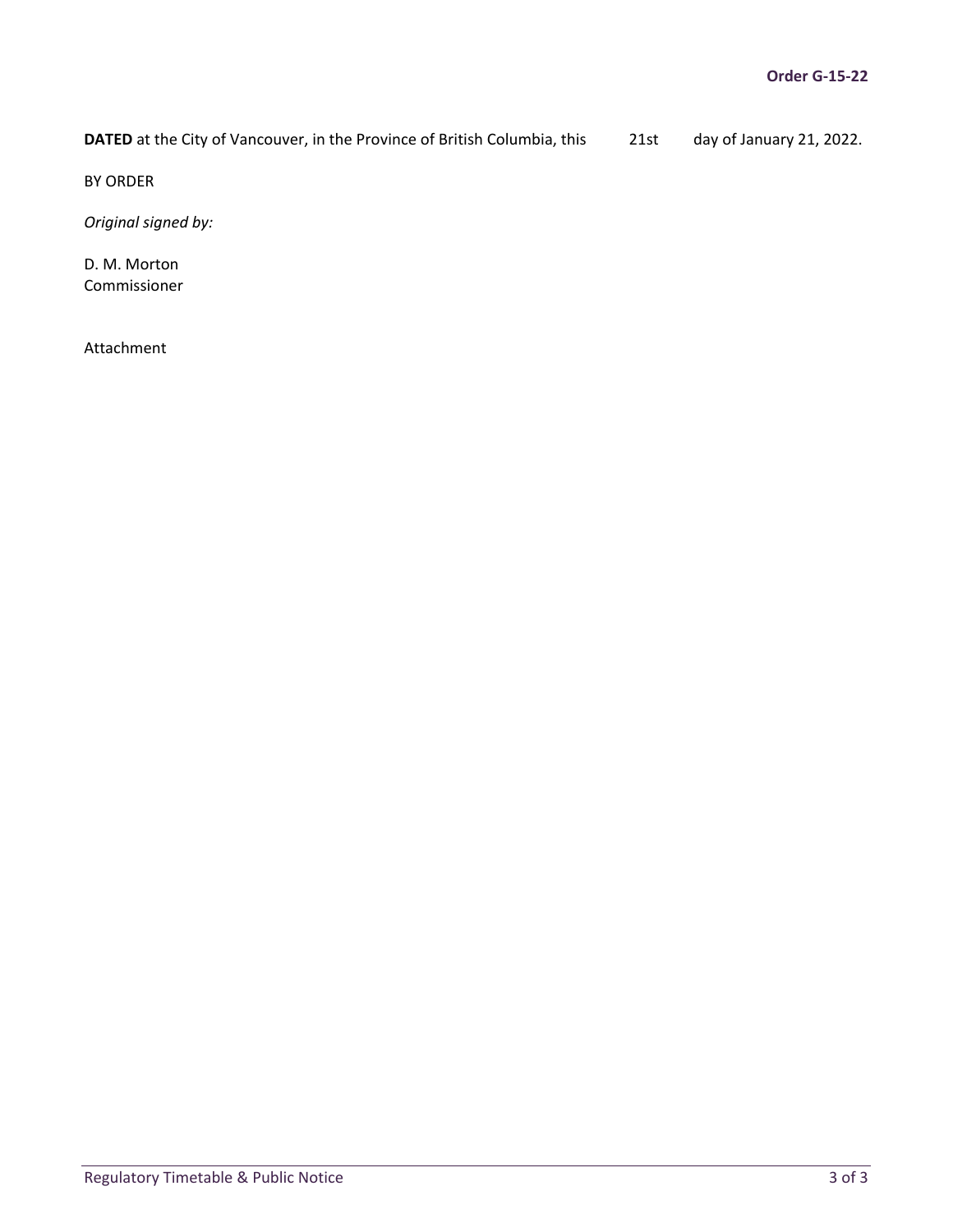# British Columbia Hydro and Power Authority 2021 Integrated Resource Plan

## **REGULATORY TIMETABLE**

| <b>Action</b>                                                             | Date (2022)          |
|---------------------------------------------------------------------------|----------------------|
| BC Hydro publishes Notice of Application on its social<br>media platforms | Thursday, January 27 |
| BC Hydro publishes Notice of Application in print/display ad format       | Thursday, February 3 |
| Intervener registration deadline                                          | Tuesday, March 22    |
| BCUC Information Request (IR) No. 1 to BC Hydro                           | Tuesday, April 5     |
| Intervener IR No. 1 to BC Hydro                                           | Tuesday, April 12    |
| BC Hydro responses to IR No. 1                                            | Thursday, May 19     |
| Placeholder Procedural Conference                                         | To be determined     |
| Further process                                                           | To be determined     |